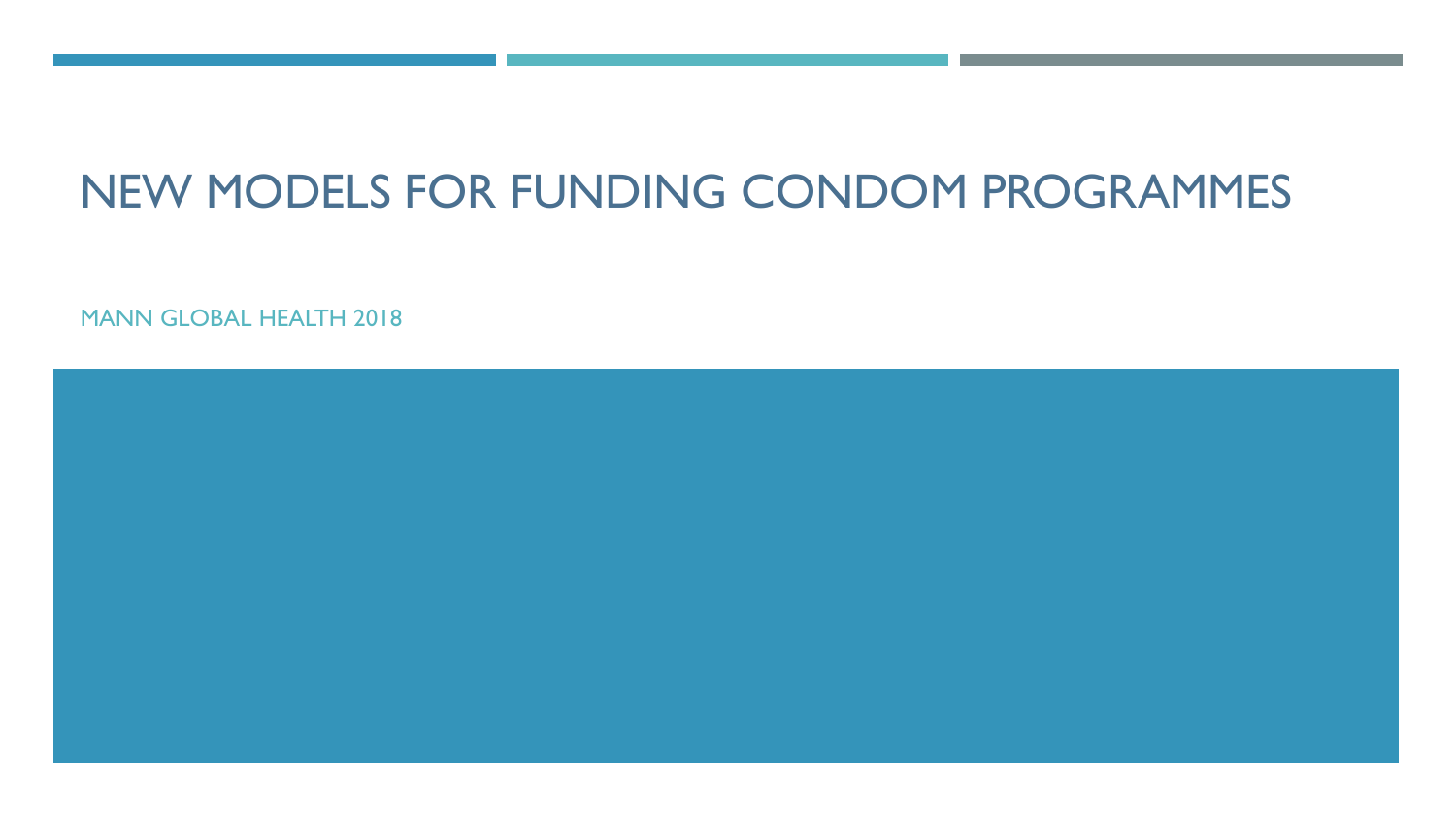## TWO CHALLENGES TO HIGHLIGHT TODAY

#### **PROBLEM #1: CONDOM USE FALLS SHORT OF CONDOM NEED**

#### **PROBLEM #2: FUNDING IS DECLINING**

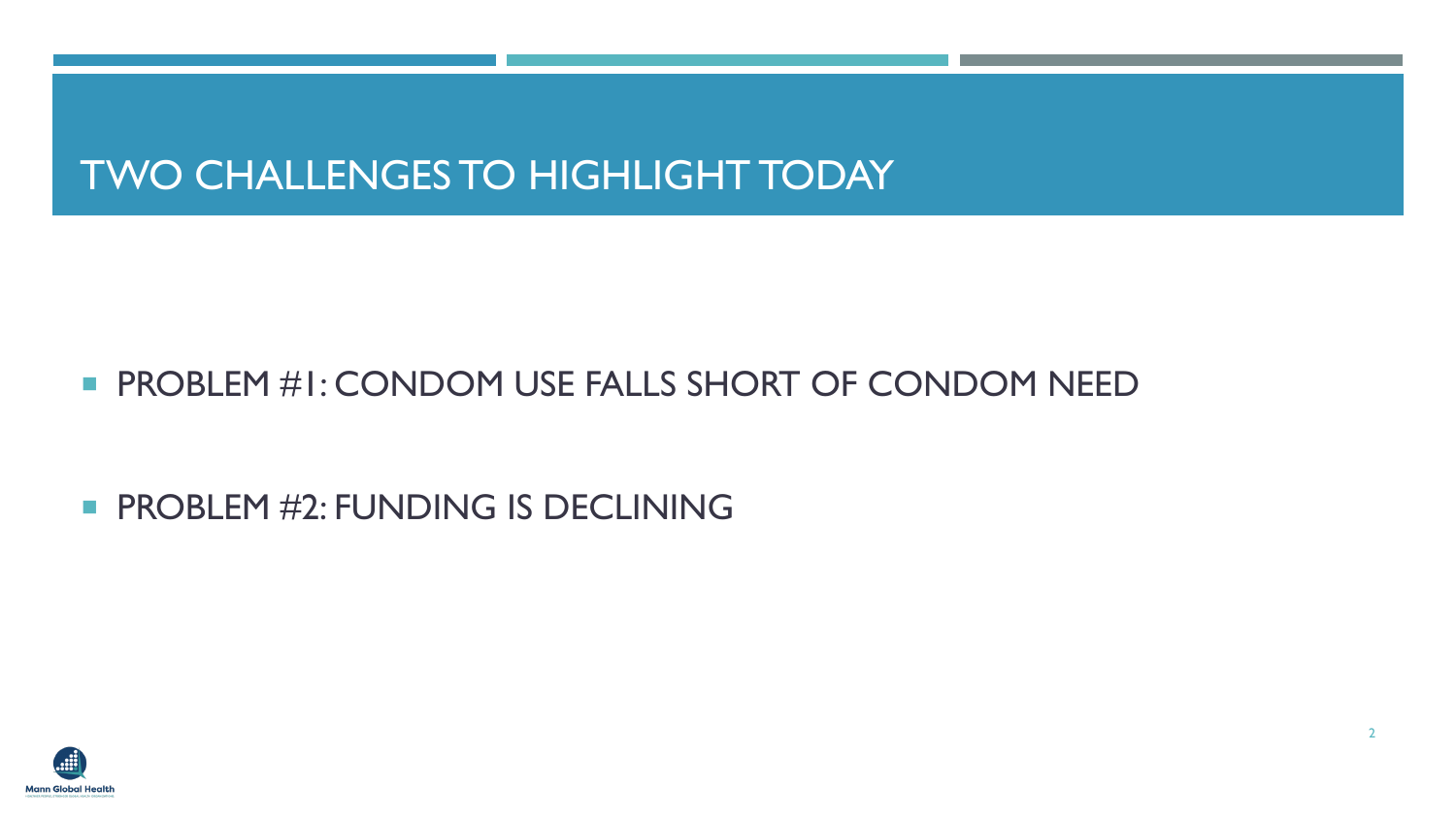## GLOBAL ESTIMATES OF CURRENT USE VS NEED, AND GAP IN CONDOMS FOR HIV AND STI PREVENTION AMONG KEY POPULATIONS (2015)





Source: [Stover et al 2017: The Case for Investing in the Male Condom](http://journals.plos.org/plosone/article/file?id=10.1371/journal.pone.0177108&type=printable)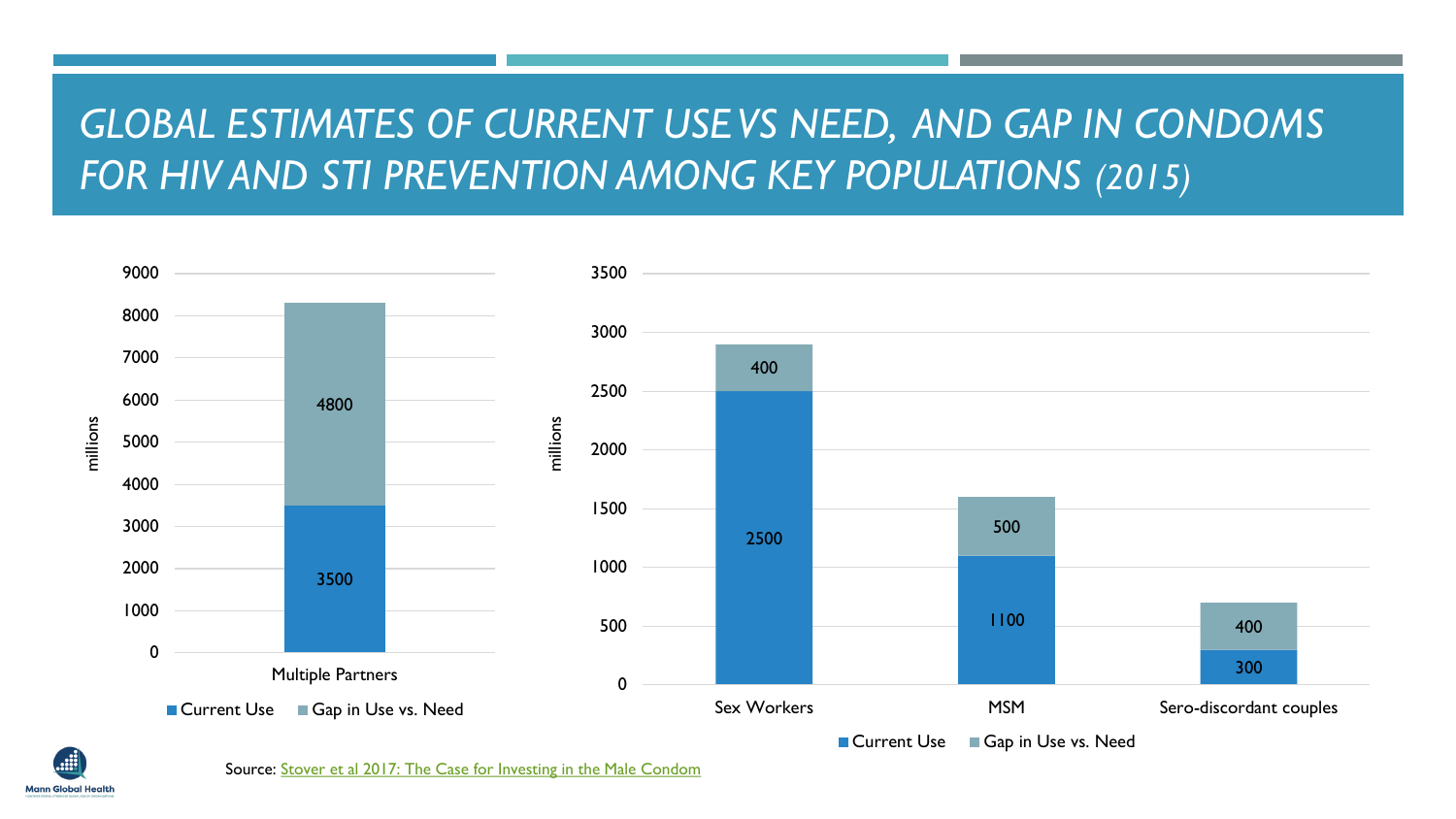## *THE GAP BETWEEN CONDOM DISTRIBUTION (PROXY FOR USE) AND TOTAL CONDOM NEED IN SELECT COUNTRIES*



Condom Distribution/Need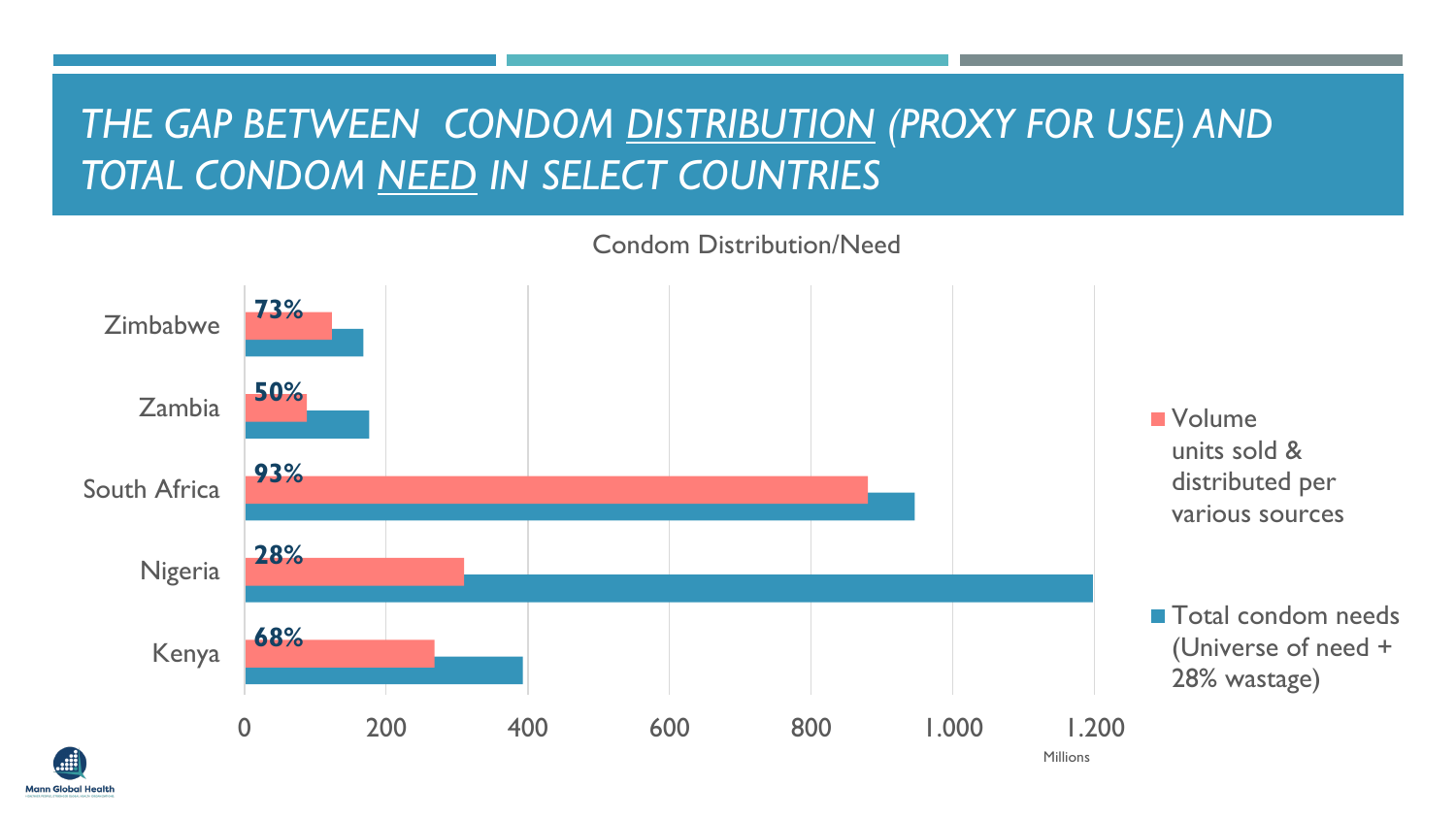## % Condom use at last high-risk sex, Women 15 – 49

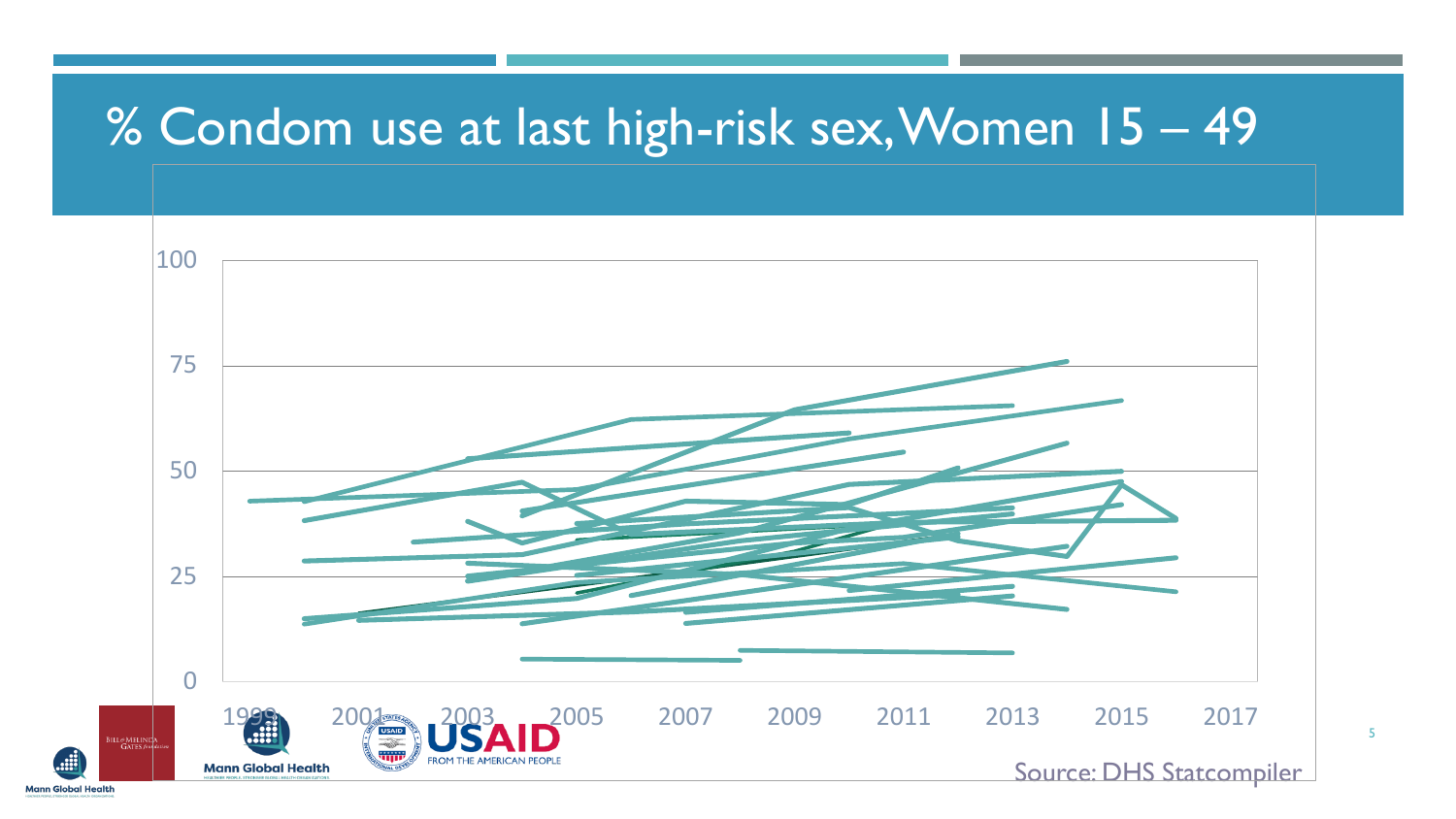#### *CONDOM USE AT LAST HIGH RISK SEX AMONG WOMEN AGES 15 - 49*





Source: DHS Statcompiler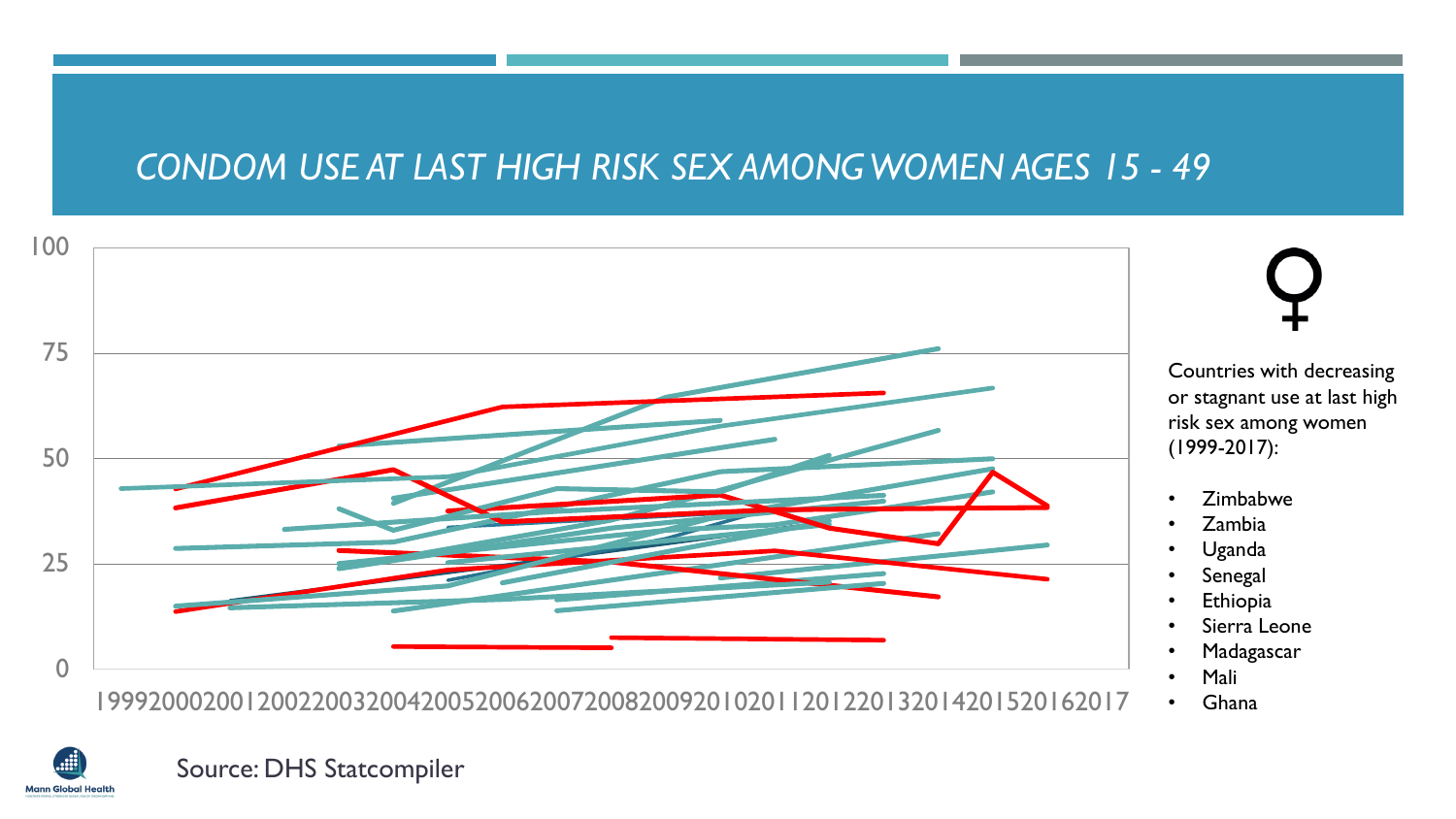#### % CONDOM USE AT LAST HIGH-RISK SEX, MEN 15 – 49





Source: DHS Statcompiler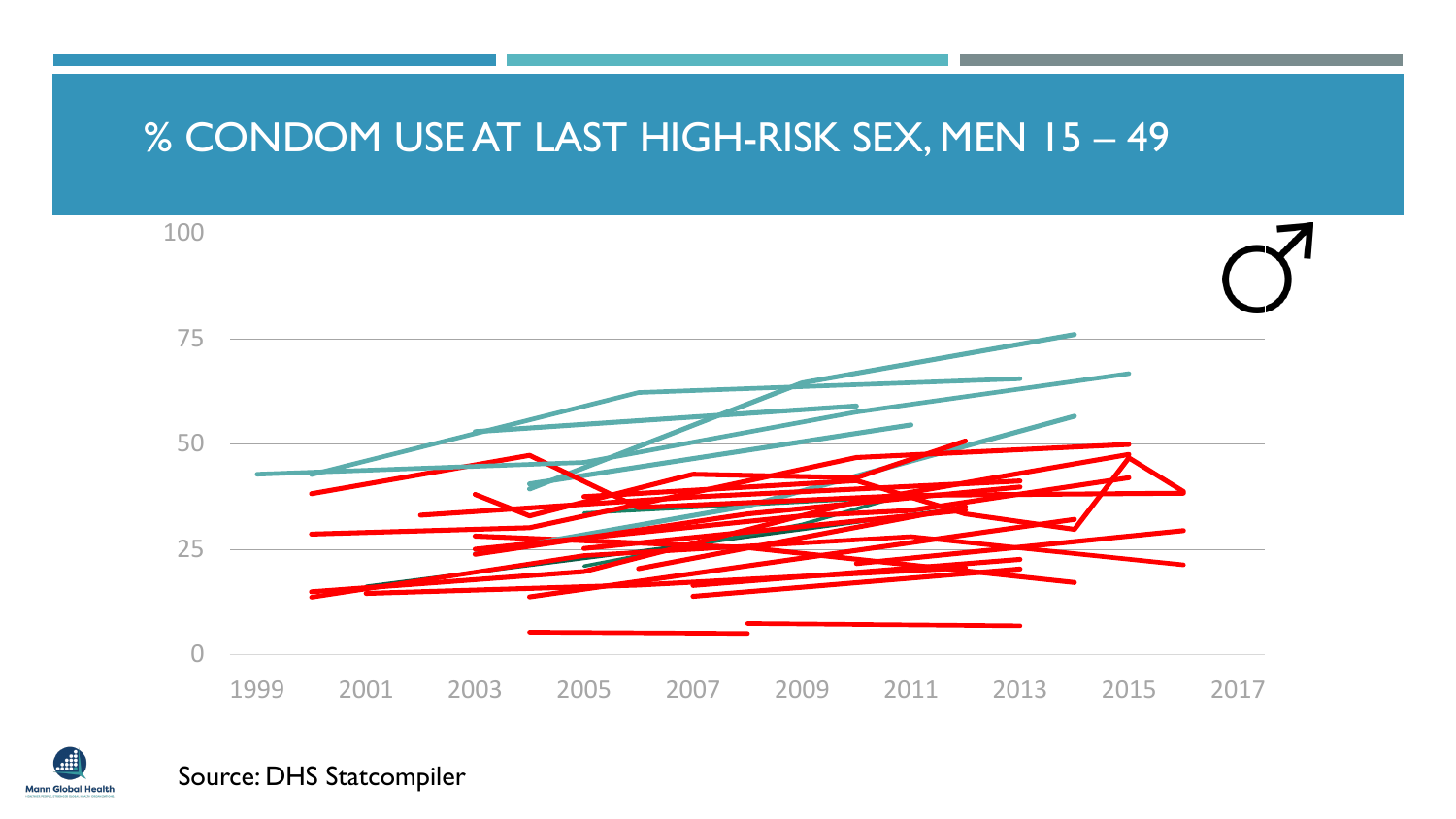### *PERSISTENT EQUITY GAPS IN USE – URBAN / RURAL DIVIDE*

#### WOMEN (15-49) WITH MULTIPLE PARTNERS WHO REPORTED USING A CONDOM AT LAST SEXUAL INTERCOURSE, URBAN VS RURAL

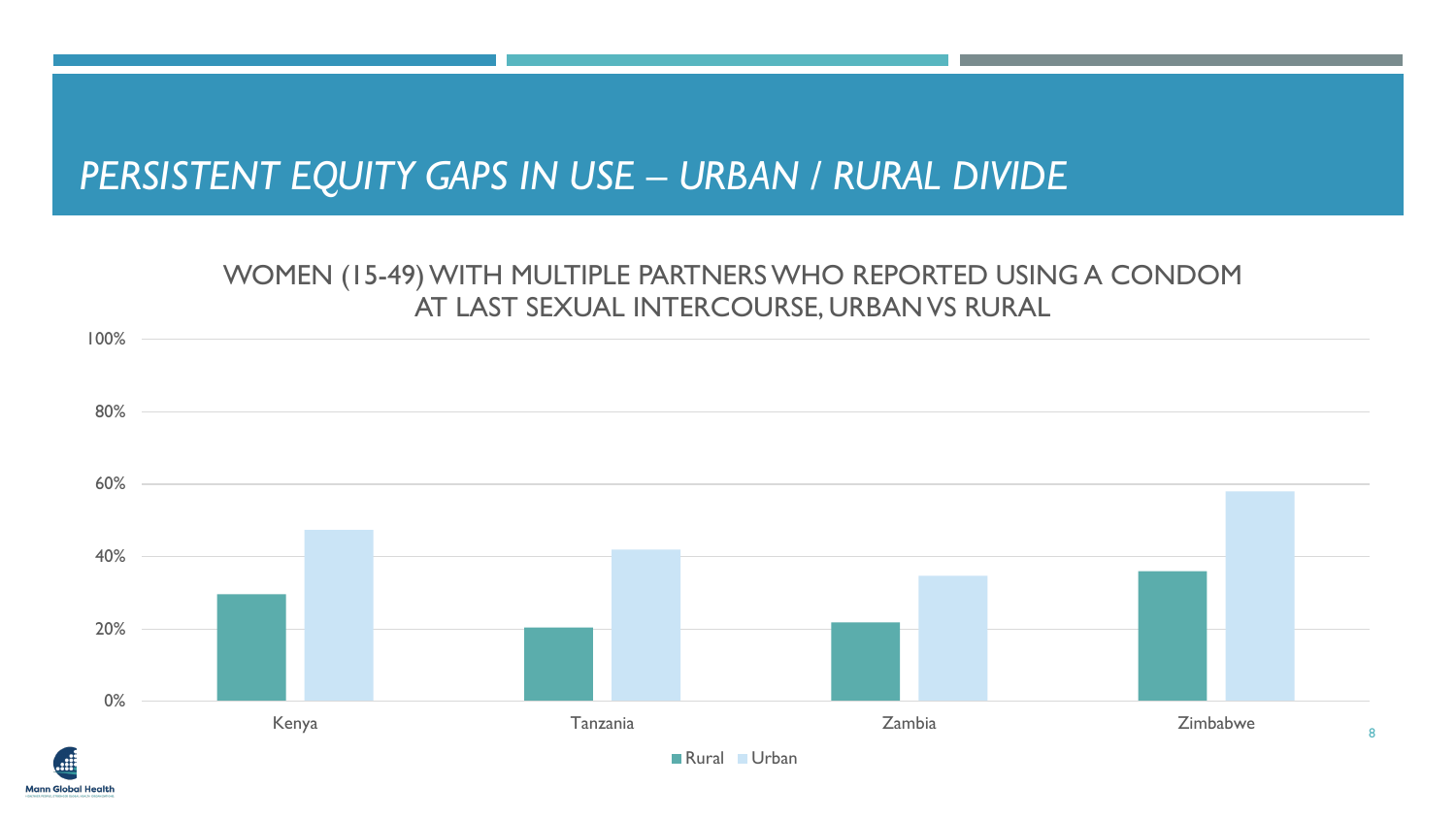### *PERSISTENT EQUITY GAPS –LAGGING USE IN LOWER WEALTH QUINTILES*



**Mann Global**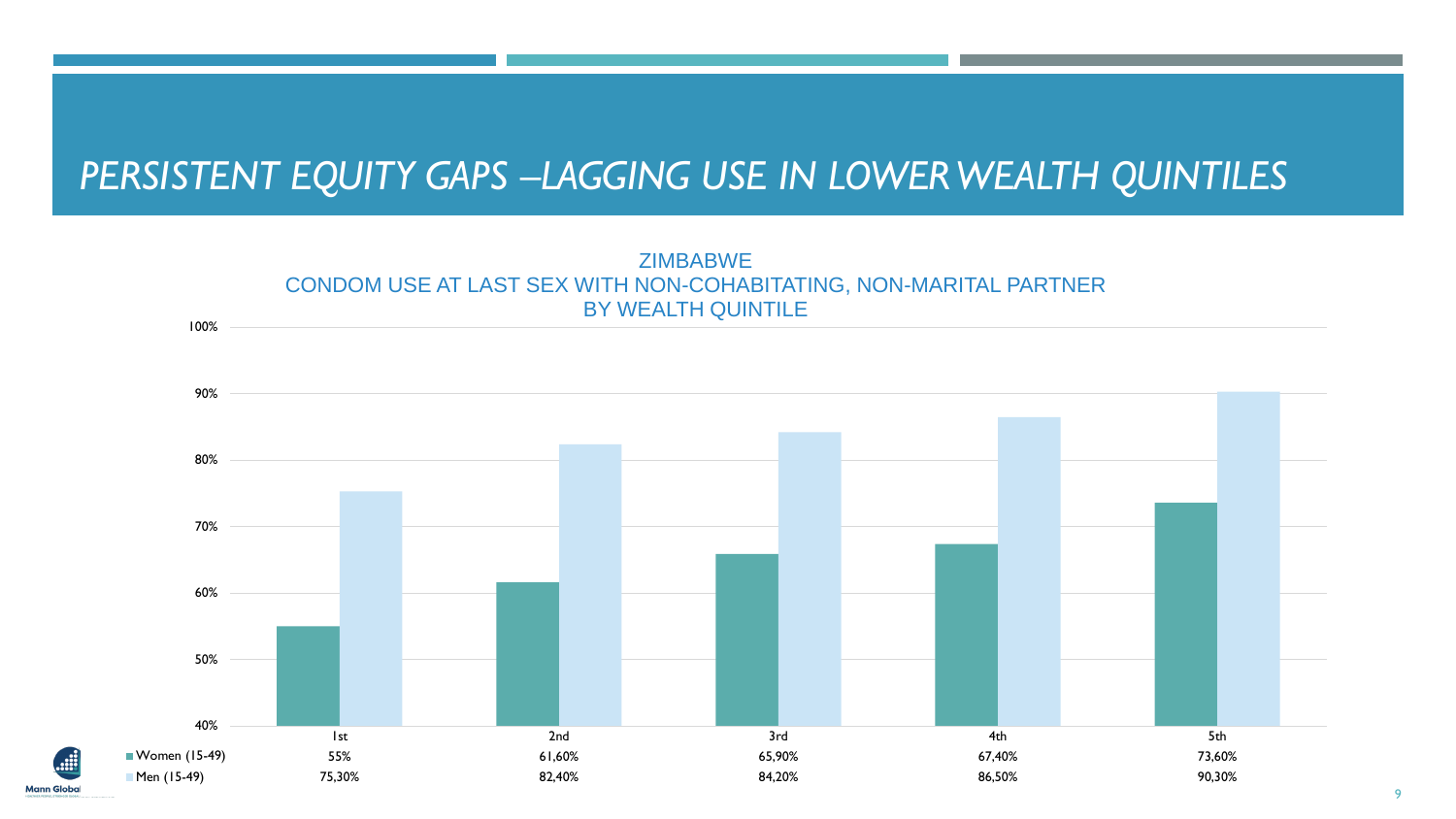#### *PROBLEM #2: DONOR FUNDING FOR CONDOMS ON THE DECLINE*



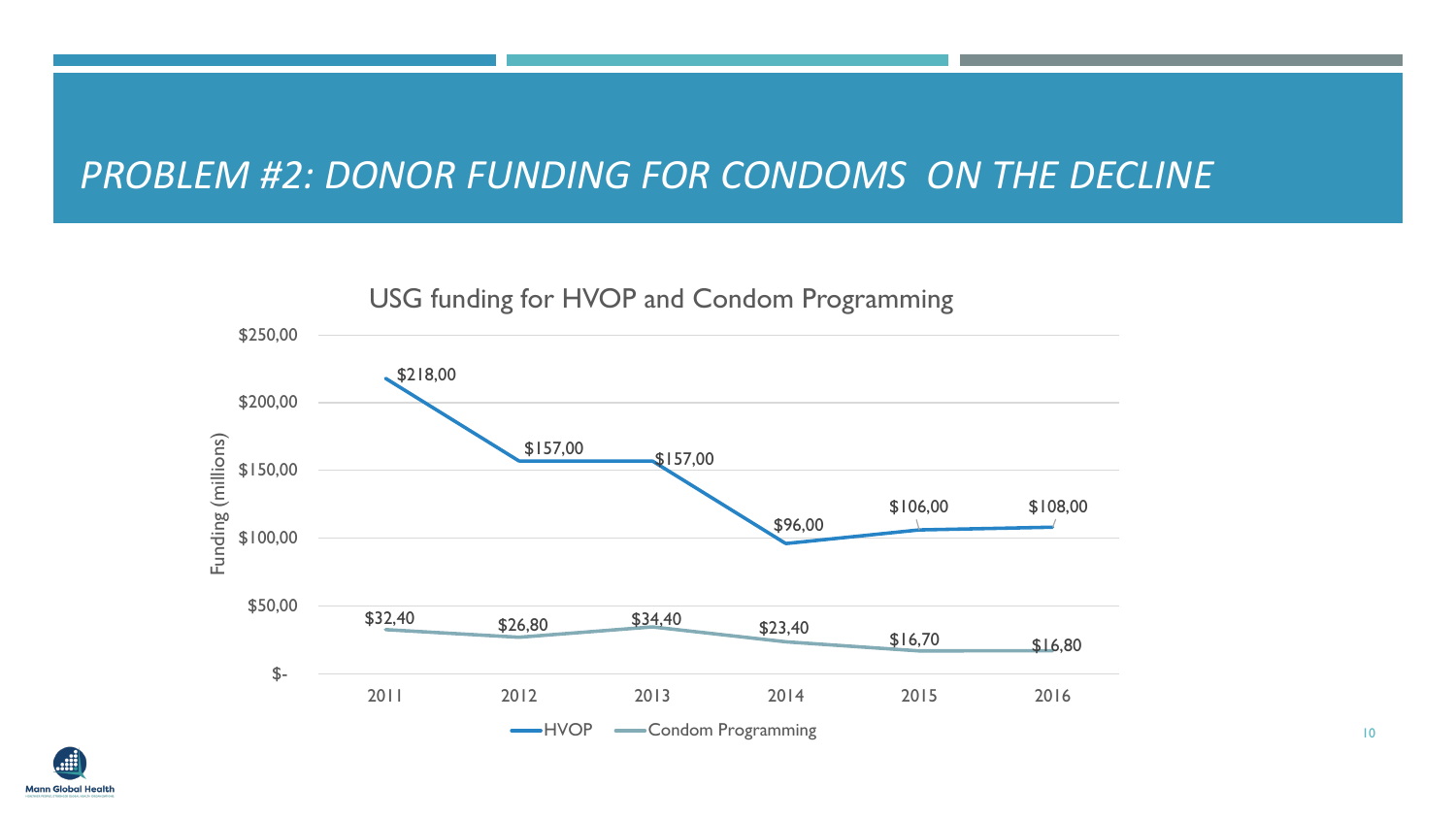#### *QUANTITY OF CONDOMS PROCURED STAGNATING AND VOLATILE*

Quantity of MC Procured by major donors and implementing partners (2004 – 2014)



https://www.unfpa.org/sites/default/files/pub-pdf/UNFPA\_External\_Procurement\_Support\_Report.pdf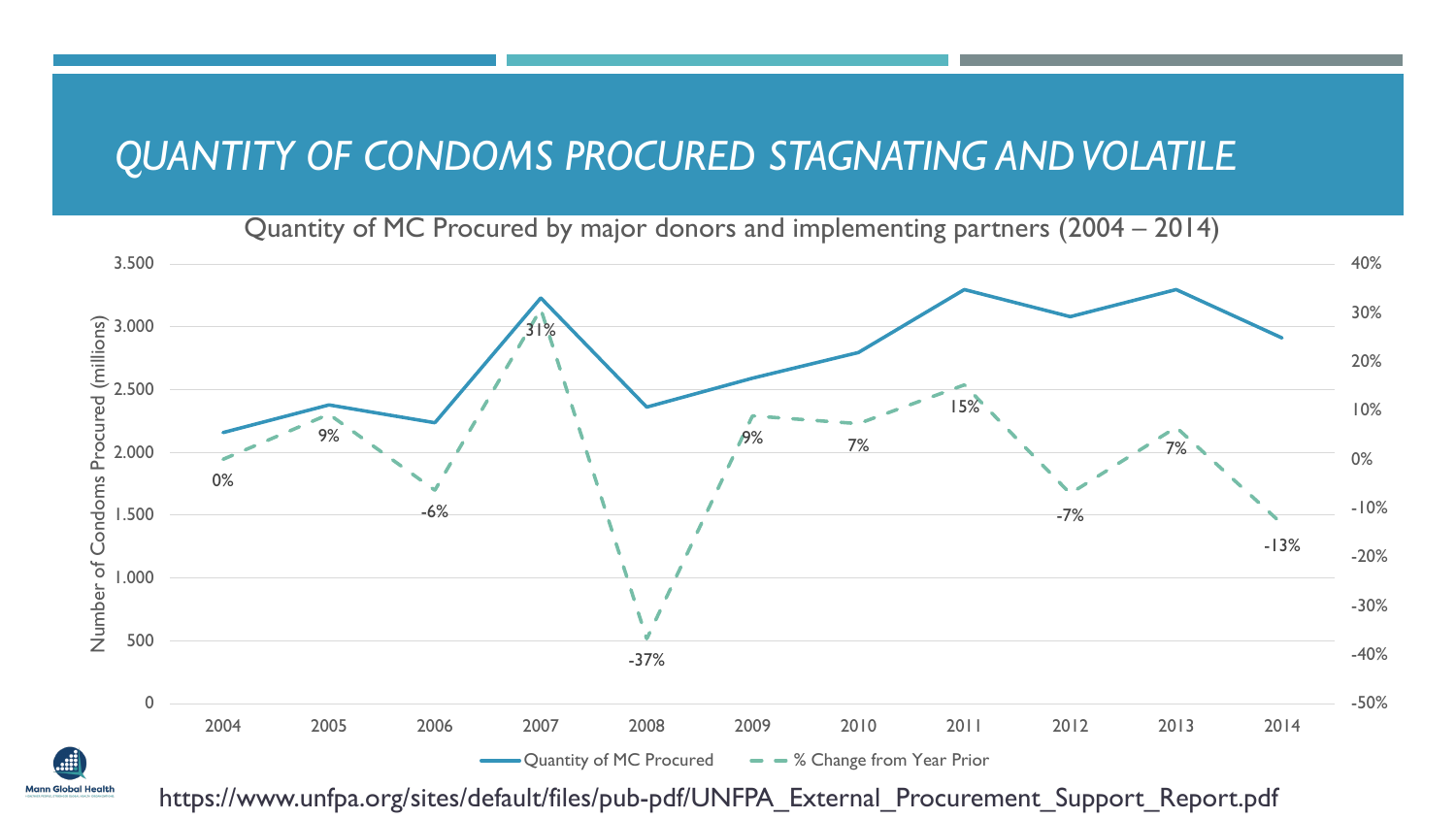## *MGH LANDSCAPE ASSESSMENT 2018*

- Assessed failing condom program functions in 8 countries
- **Diagnosed root causes to prioritize failing functions**
- Recommended improvements to condom program funding models

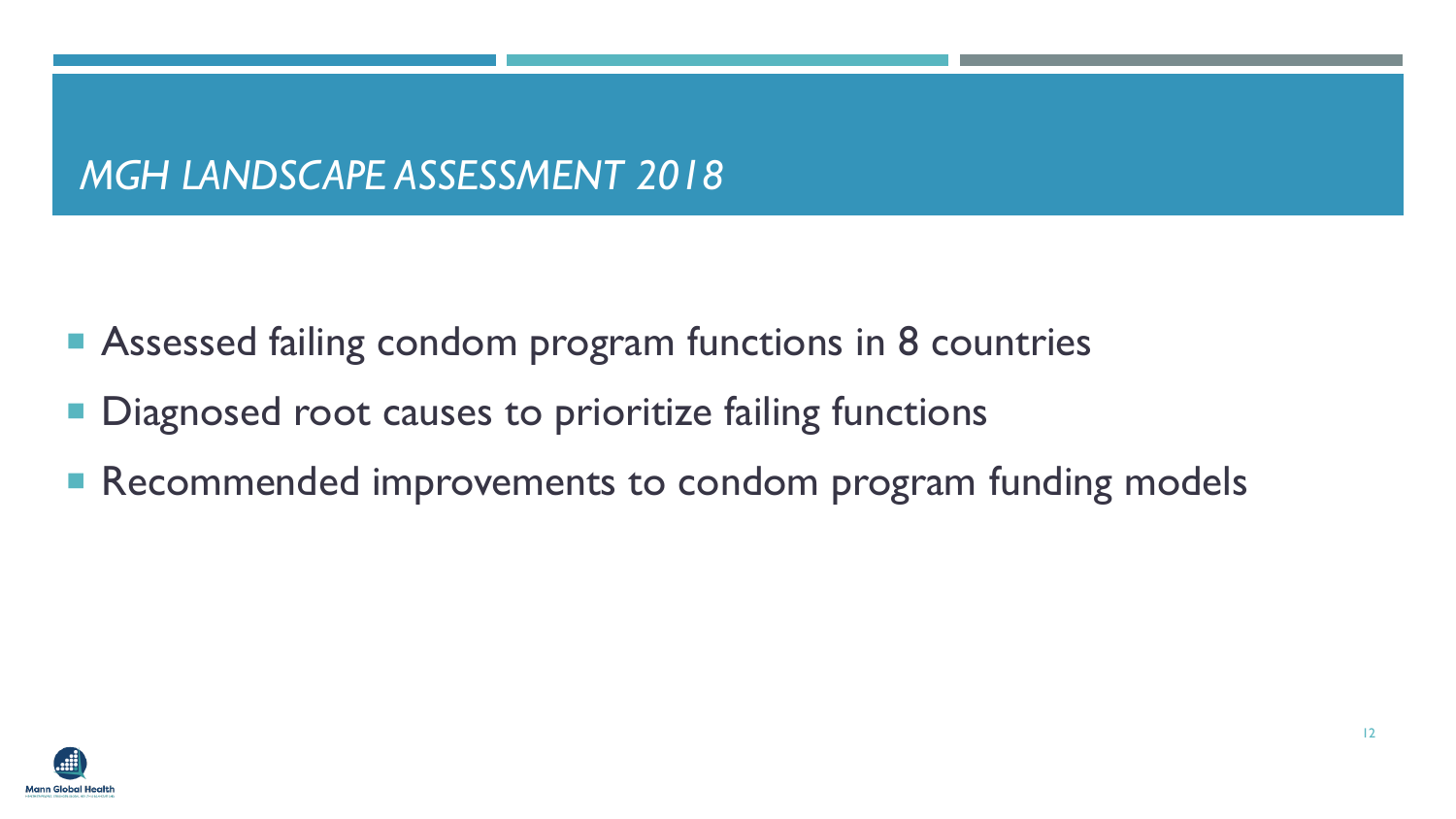#### MOVING BEYOND THE TMA TRIANGLE - ALIGNING TERMINOLOGY



Aann Global Healt

*A TMA aims to use the comparative advantages of public, nonprofit, and private commercial sources of health goods to increase access to and sustainability of priority health products.*

**A Market Development Approach** aims to identify program failures, analyze root-causes of those failures, and develops interventions supporting scale, equity and sustainability.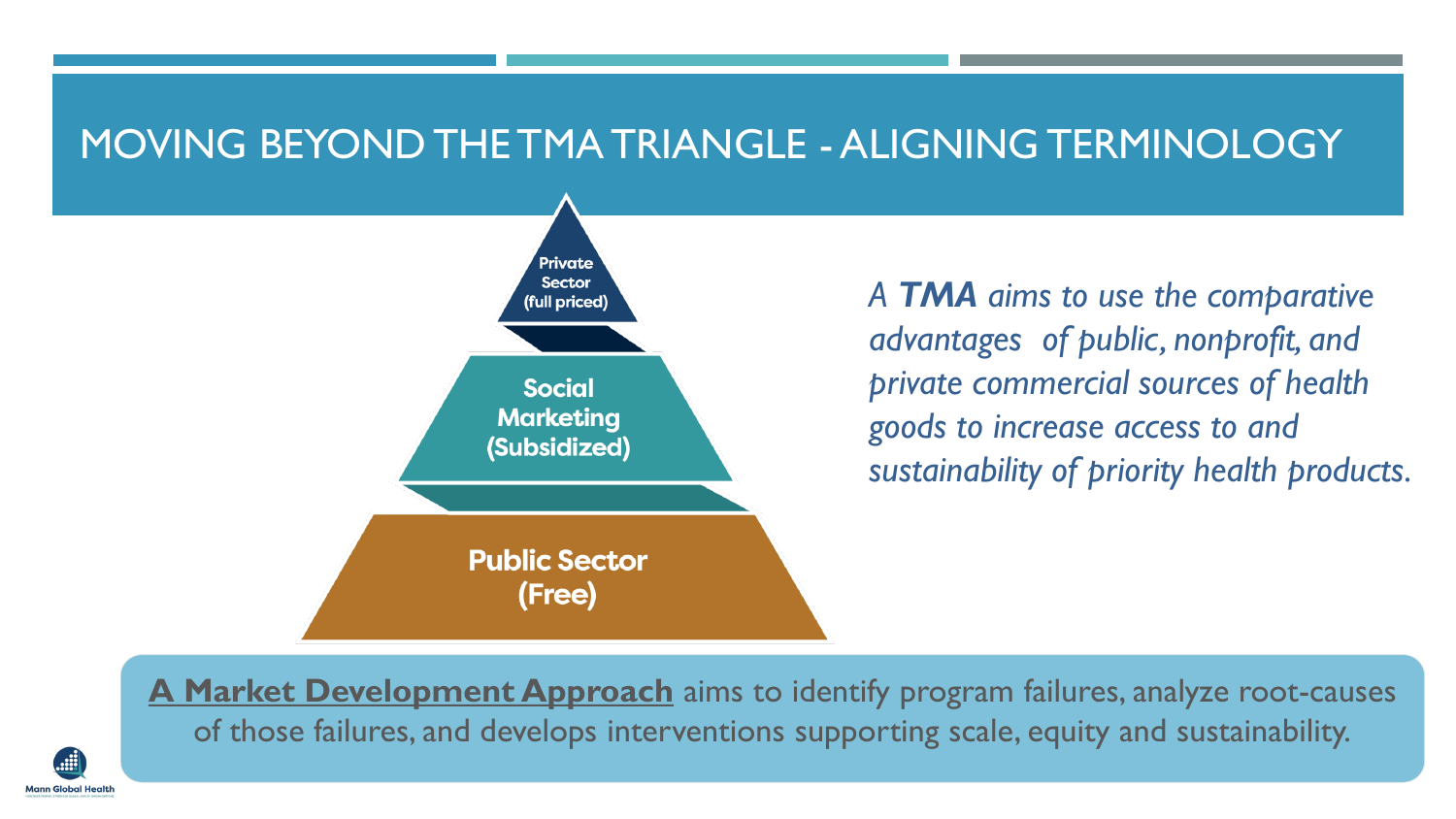### UPDATED CONDOM PROGRAM PATHWAY

#### Condom Program Stewardship

- Leadership & Coordination
- Program Analytics
- Financing
- Policy & Regulation

Condom Program Development

- Supply Functions
- Demand

Functions

- Condom Program **Outcomes**
- Use Behaviors
- Equity
- Sustainability

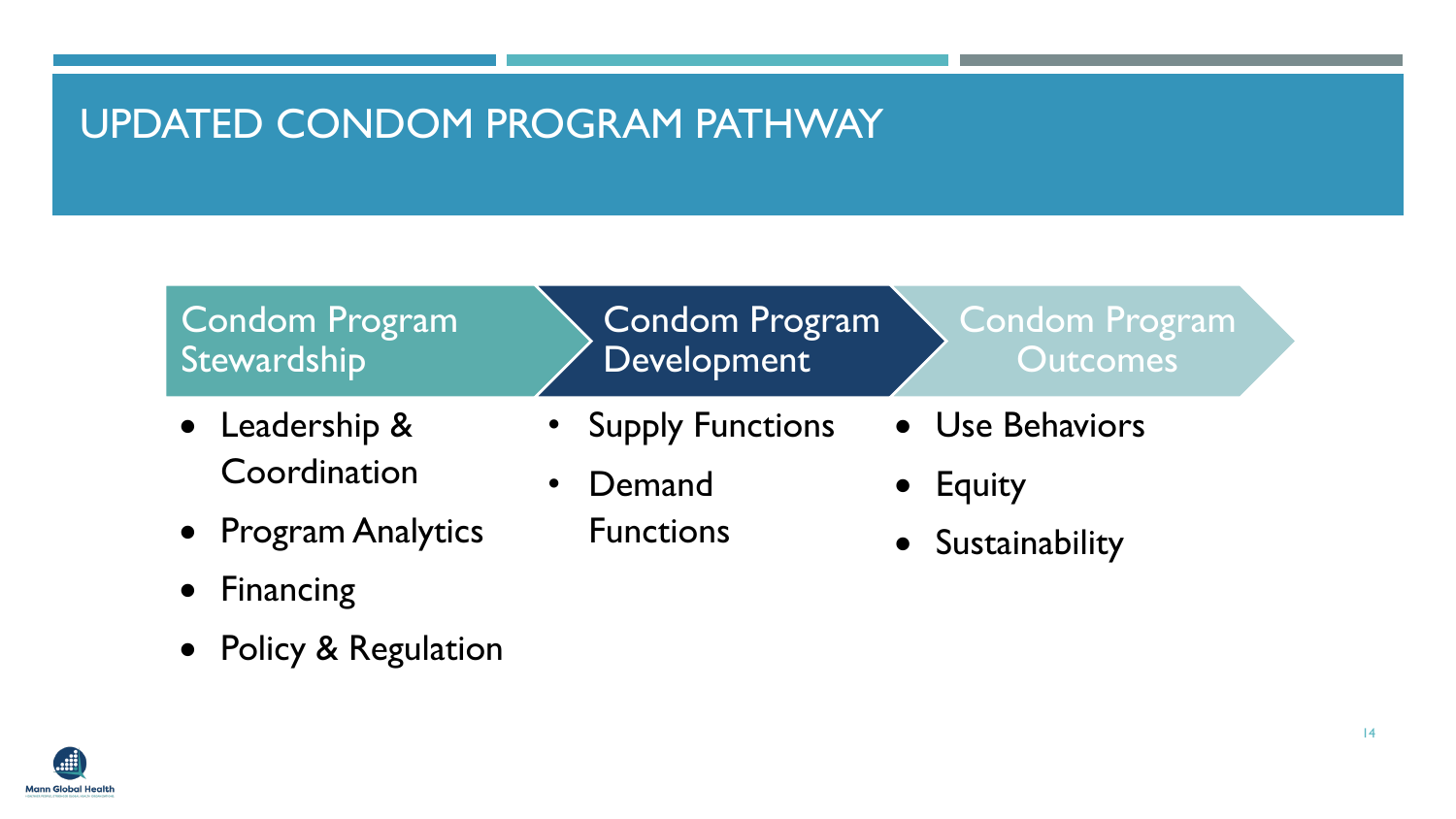## KEY FINDINGS: FAILURES OF SPECIFIC FUNCTIONS IN CONDOM MARKETS/ECOSYSTEMS ARE SIMILAR ACROSS COUNTRIES

- I. Missing link between country strategies, work plans, & resources
- II. Condom stewardship & leadership lacking
- III. Lack of coordinated financing strategies for all aspects of condom programming
- IV. Insufficient investment & coordinated efforts in demand creation, leaving a generation unexposed to quality SBC
- V. Insufficient program intelligence: failure to consistently monitor programs and condom ecosystem in terms of equity, sustainability, and growth
- VI. Poorly targeted subsidy over-allocated to commodities
- VII. Limited role of commercial actors in diversifying the national response (& supporting long-term sustainability)

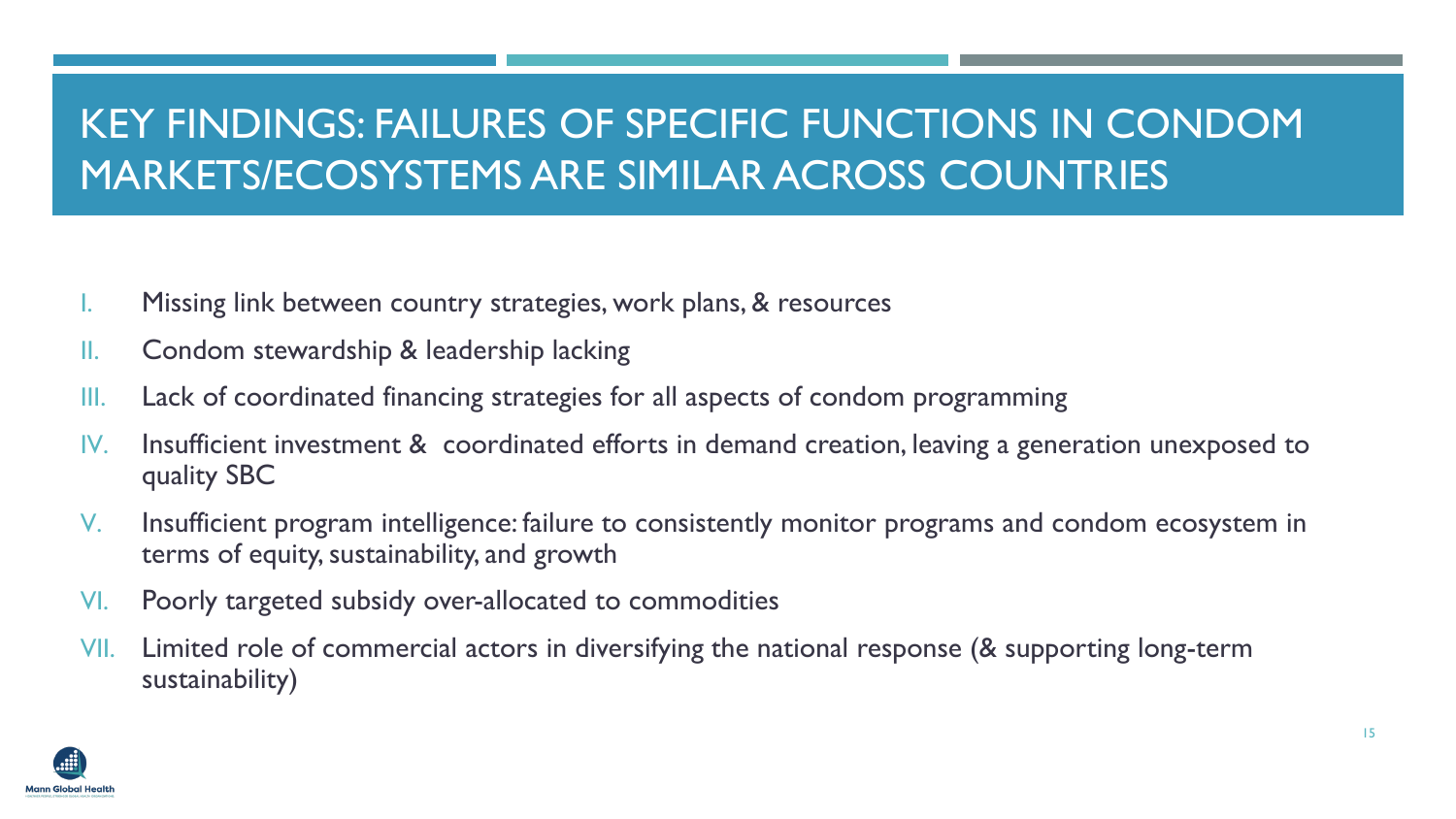# *PRINCIPLES GUIDING CONDOM INVESTMENTS*

- Invest in *systemic* corrections to failing condom ecosystem *functions*.
	- o Know your condom ecosystem prior to changing it.
- Do no harm to the ecosystem (*beware unintended consequences*).
- Consumer choice is key to growing use**.**

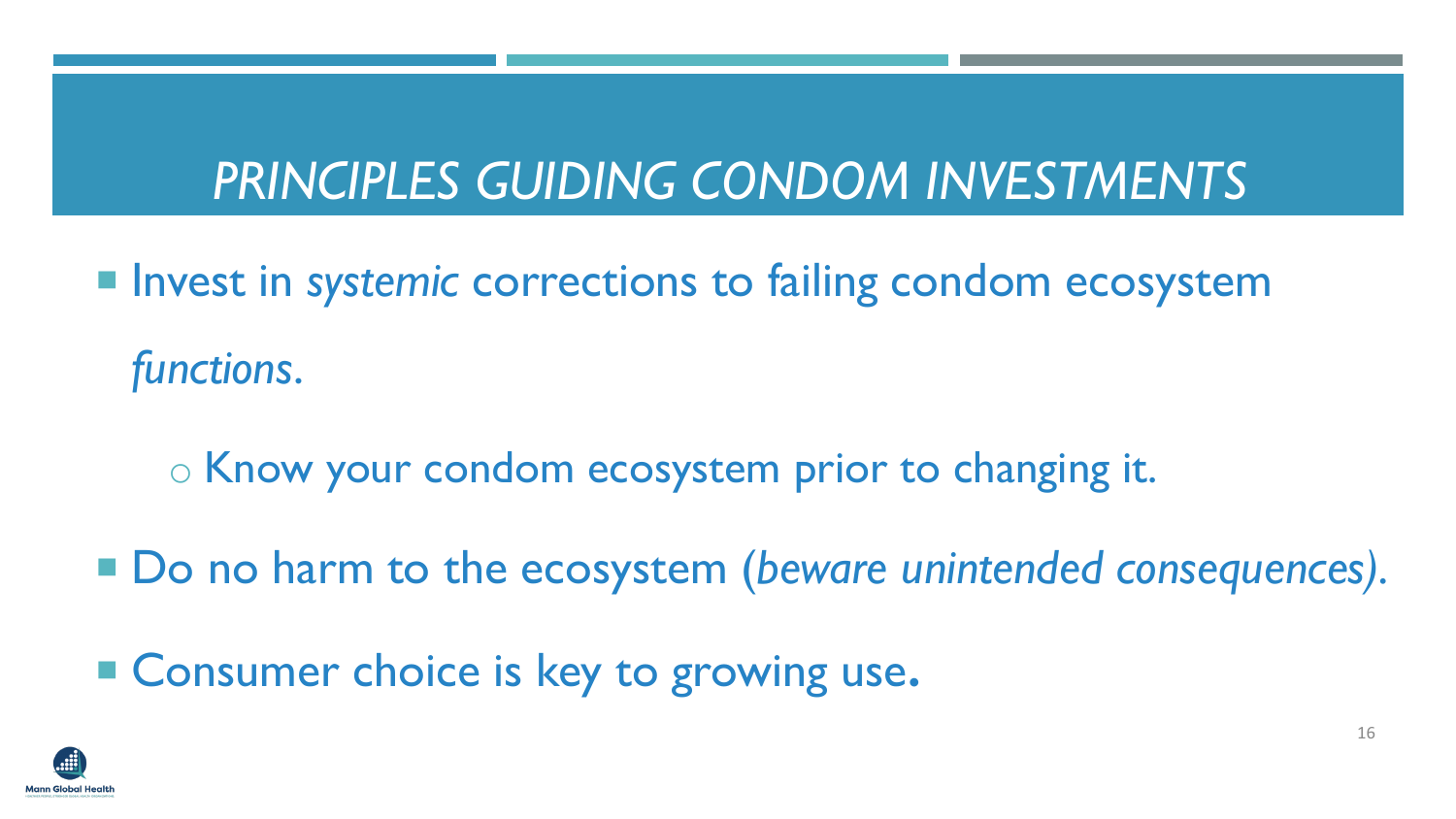1 *Assign an ecosystem facilitator to foster an enabling environment for the total condom program across all players in the market*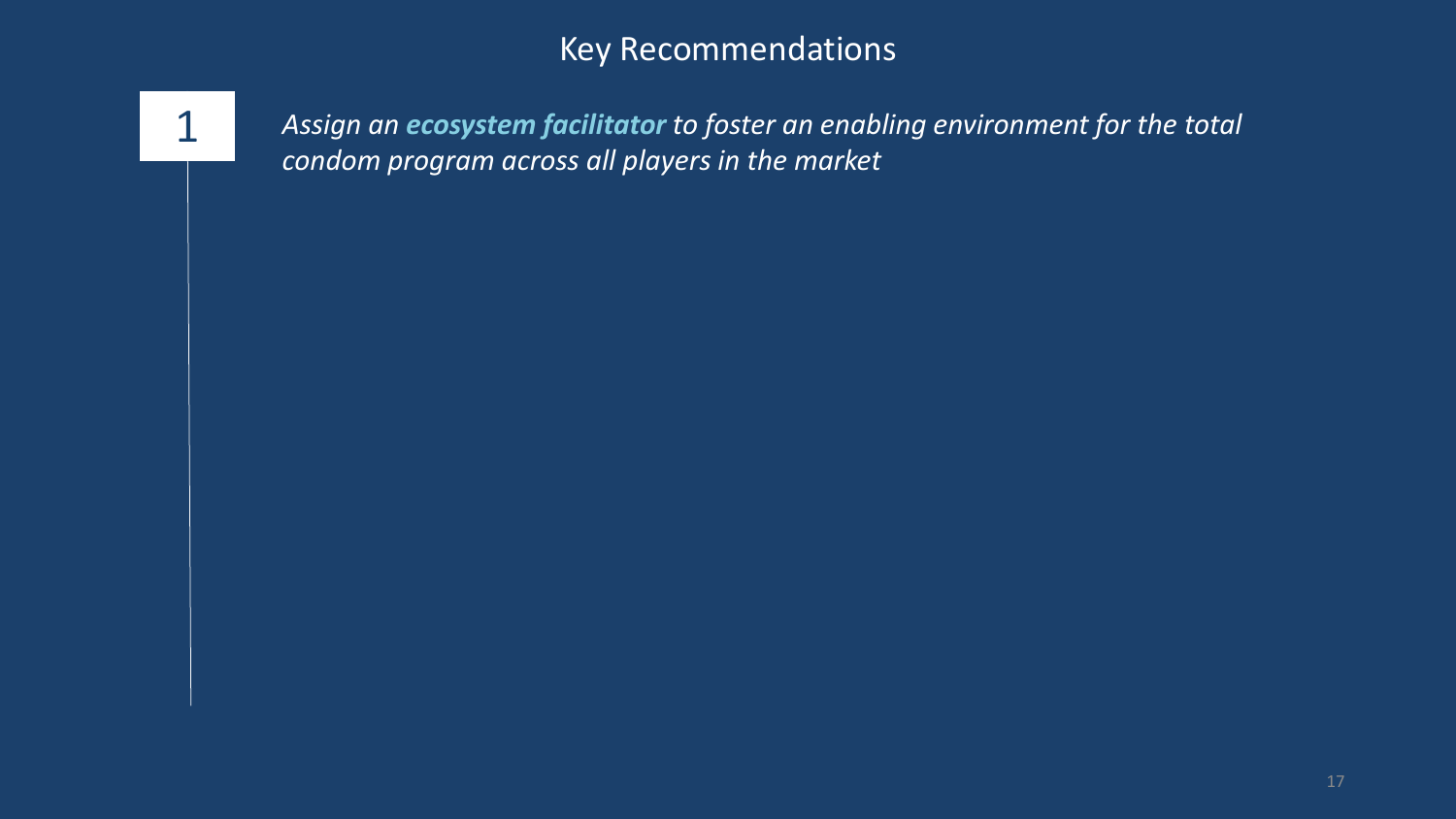

1 *Assign an ecosystem facilitato<sup>r</sup> to foster an enabling environment for the total condom program across all players in the market* 

2

*Invest resources in building program information as a public good for evidencebased decision-making at all levels of the ecosystem*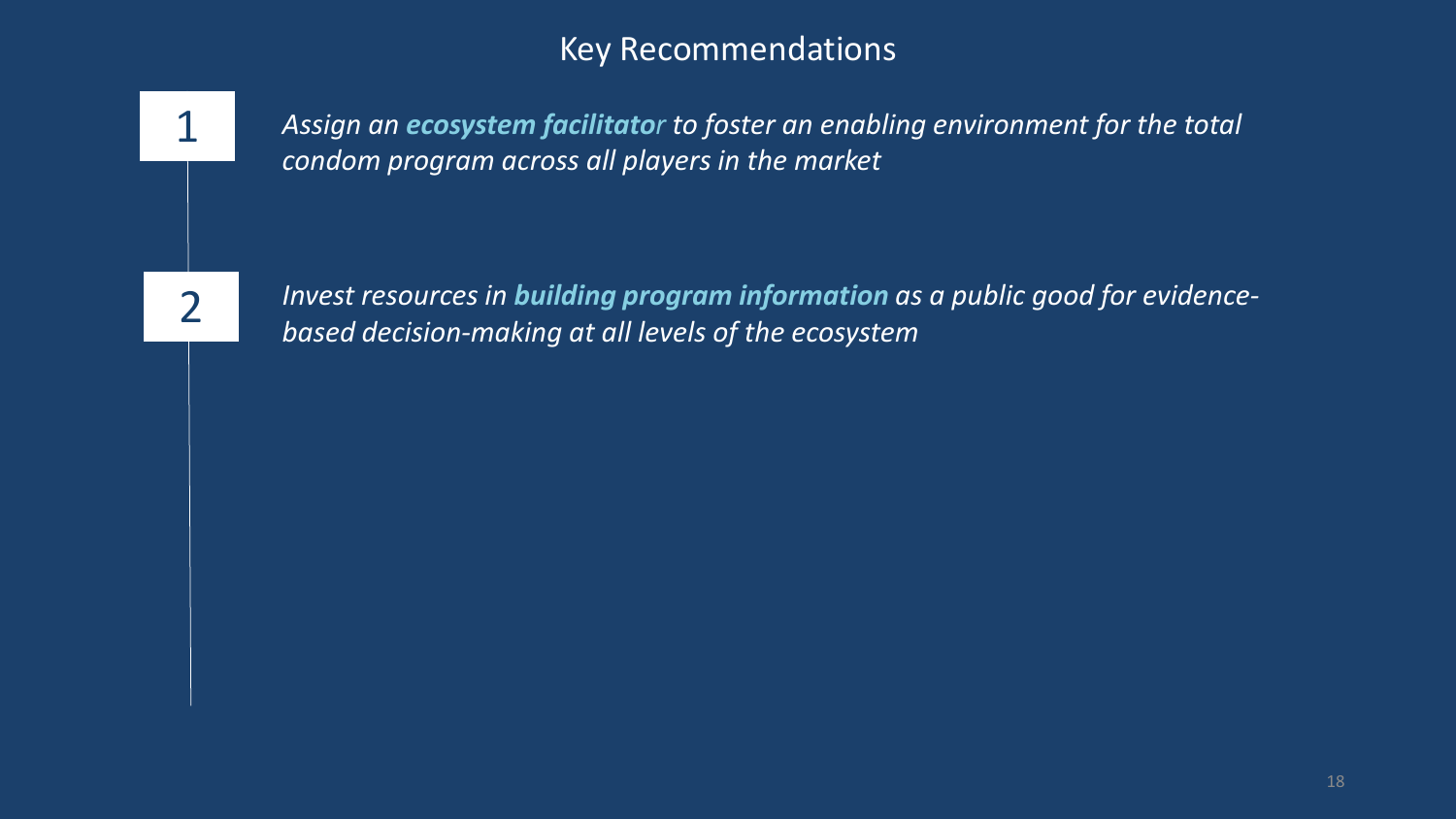

1 *Assign an ecosystem facilitator to foster an enabling environment for the total condom program across all players in the market* 

*Invest resources in building program information as a public good for evidencebased decision-making at all levels of the ecosystem*

*Ensure highly targeted and leveraged donor investment in demand creation in order to move condom use closer to need*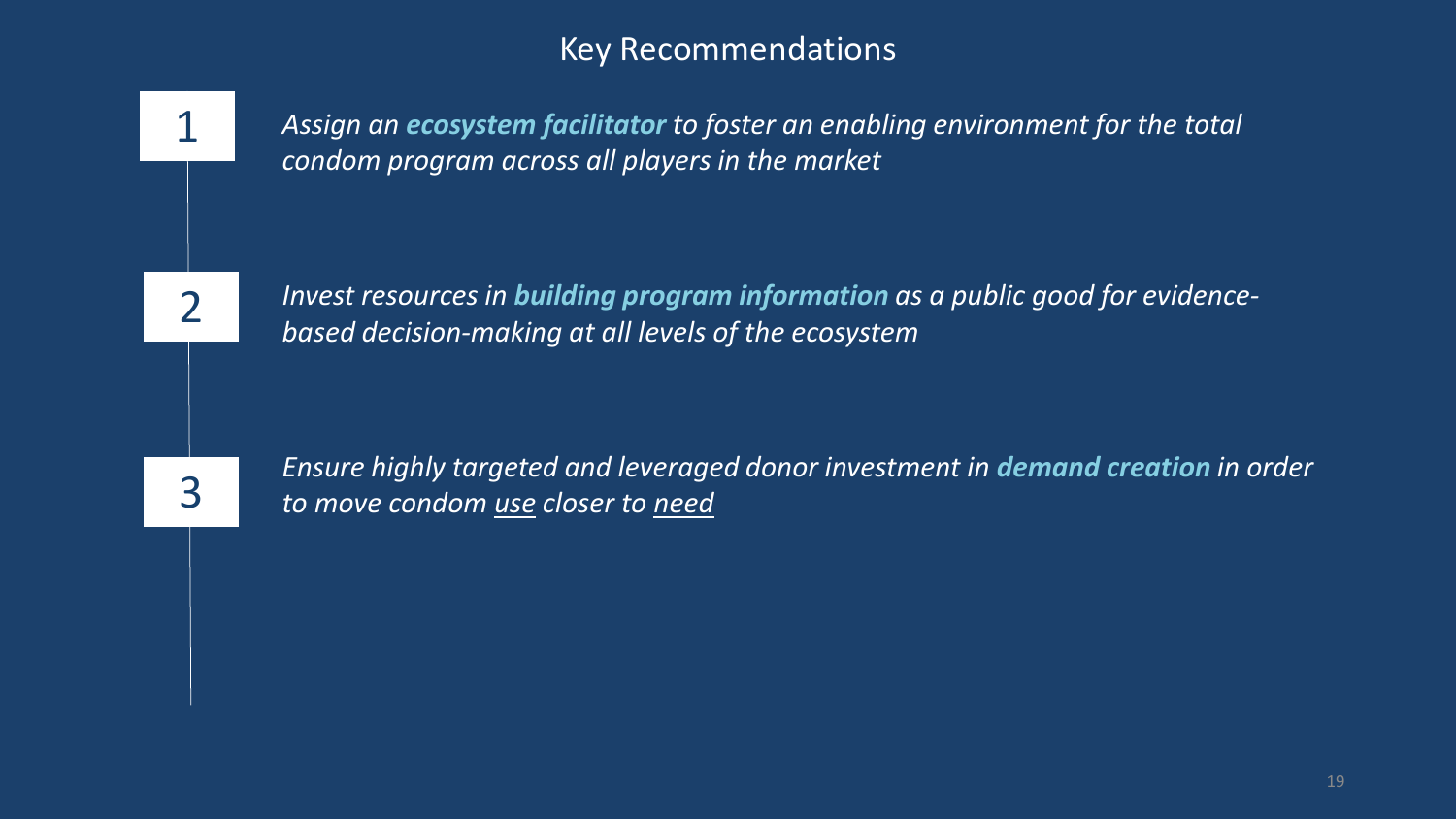

1 *Assign an ecosystem facilitator to foster an enabling environment for the total condom program across all players in the market* 

*Invest resources in building program information as a public good for evidencebased decision-making at all levels of the ecosystem*

*Ensure highly targeted and leveraged donor investment in demand creation in order to move condom use closer to need*

*Improve supply chain in the public and private sector. Target funding to last mile*  4 *interventions.*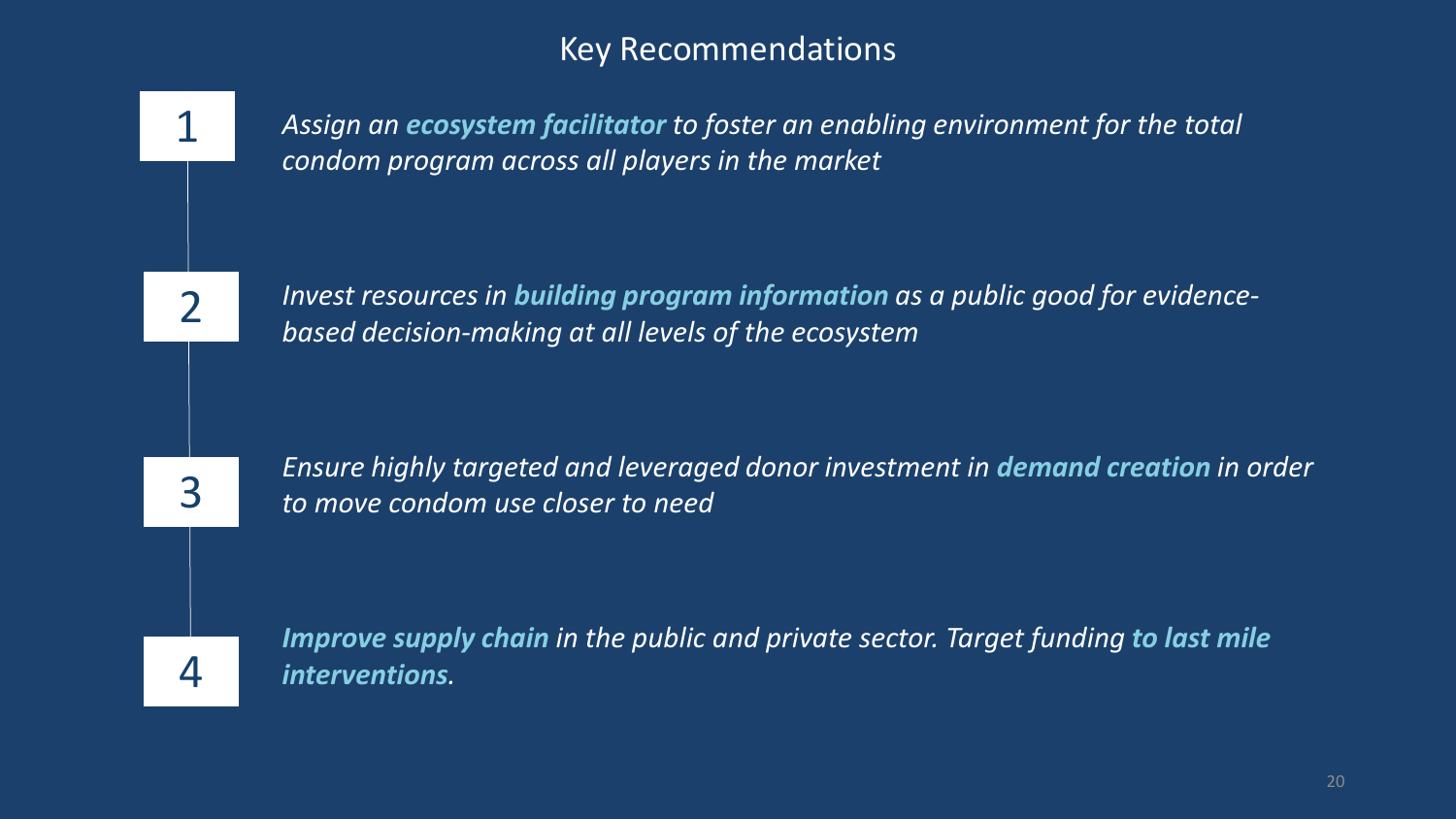## Break out - Recommendations for Market Facilitator

- A **market facilitator** role is critical to support governments to steward national condom programs, driving a vision of a healthy, sustainable condom market.
- Ensure clear mandate (SOW) and funding for sustained engagement.
- Market facilitator also conducts mapping of ALL market players, current and potential, developing plan to implement various aspects of condom programming.
- Ensure donor subsidy benefits all implementing agencies share information and data with market facilitator.